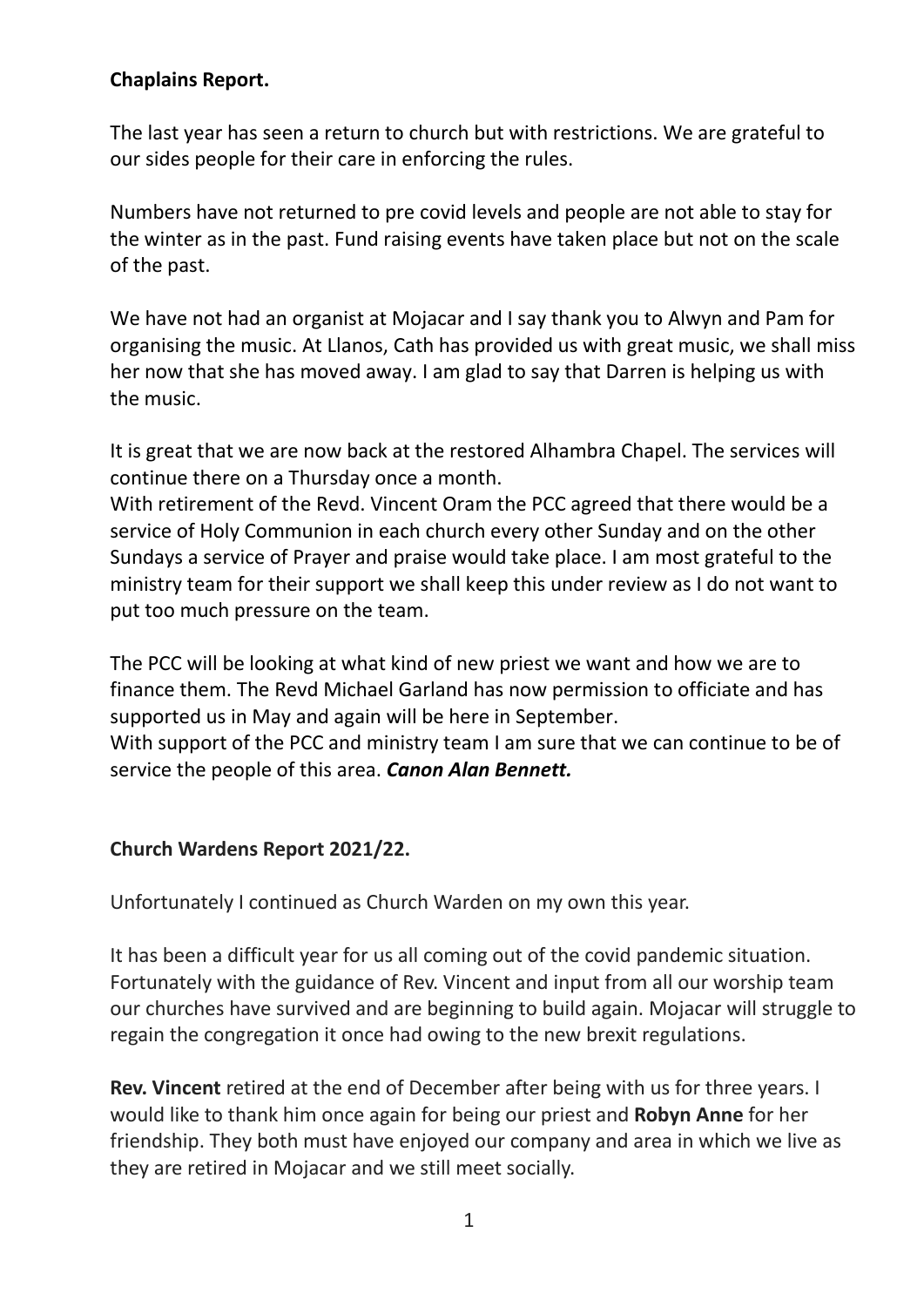Once again we are indebted to **Fr. Alan** for stepping into the breach and with Bishop David 's approval has taken over as priest in charge until we decide what our future plans will be. We will have to look long and hard at our finances before we can decide on our next step forward. May I remind everyone that we are totally self financed and always struggle to make our books balance.

As Church Warden, when no-one comes forward as treasurer, the job falls back on me. I am not a natural book- keeper so I struggled along until a non church member, known to Darren offered to do the figures. Due to a family illness he has had to stop doing this at the end of last year. Many thanks Ian, you took the weight off my shoulders.

**Terri Lyndon**, our PCC Secretary has just resigned as she is returning to England to start another path on life's journeys. Thank you Terri, for your friendship, your work as secretary, your many years of help with fundraising and just for being you.

I also want to thank my unsung hero **Alwyn**. However would I survive without him. He prepares the services he has to lead, the sermons to has to give, The Owl, edited, printed distributed by email and to the website. Any extra printing such as this report falls in his lap too. He keeps the electoral role up to date and together we prepare the gift aid declaration for him to then claim. He shares my problems and of course is at the wrong end of my pique. *Pam, Church Warden*

## **Mojacar Church Report.**

We had a very slow start to our new church year owing to the covid pandemic, our numbers well below the restricted numbers allowed. Mojacar's congregation before the pandemic was made up by half residents and half snowbirds and holidaymakers. The numbers of the second group are fortunately drifting back up but of course not staying as long due to Brexit restrictions. Some of our local members have not returned and our average attendance is now between 20 to 30 people whereas before we had an average attendance of 60 to 70 people.

We are still supporting our local food bank with gifts of food and money which I know are gratefully received.

Unfortunately our organist's rota was made up from people in the UK and Canada, visiting for good periods of time but none of these have as yet returned. Thankfully we do have a Hymnal machine that plays hymns, albeit at speeds we sometimes have difficulty keeping up with.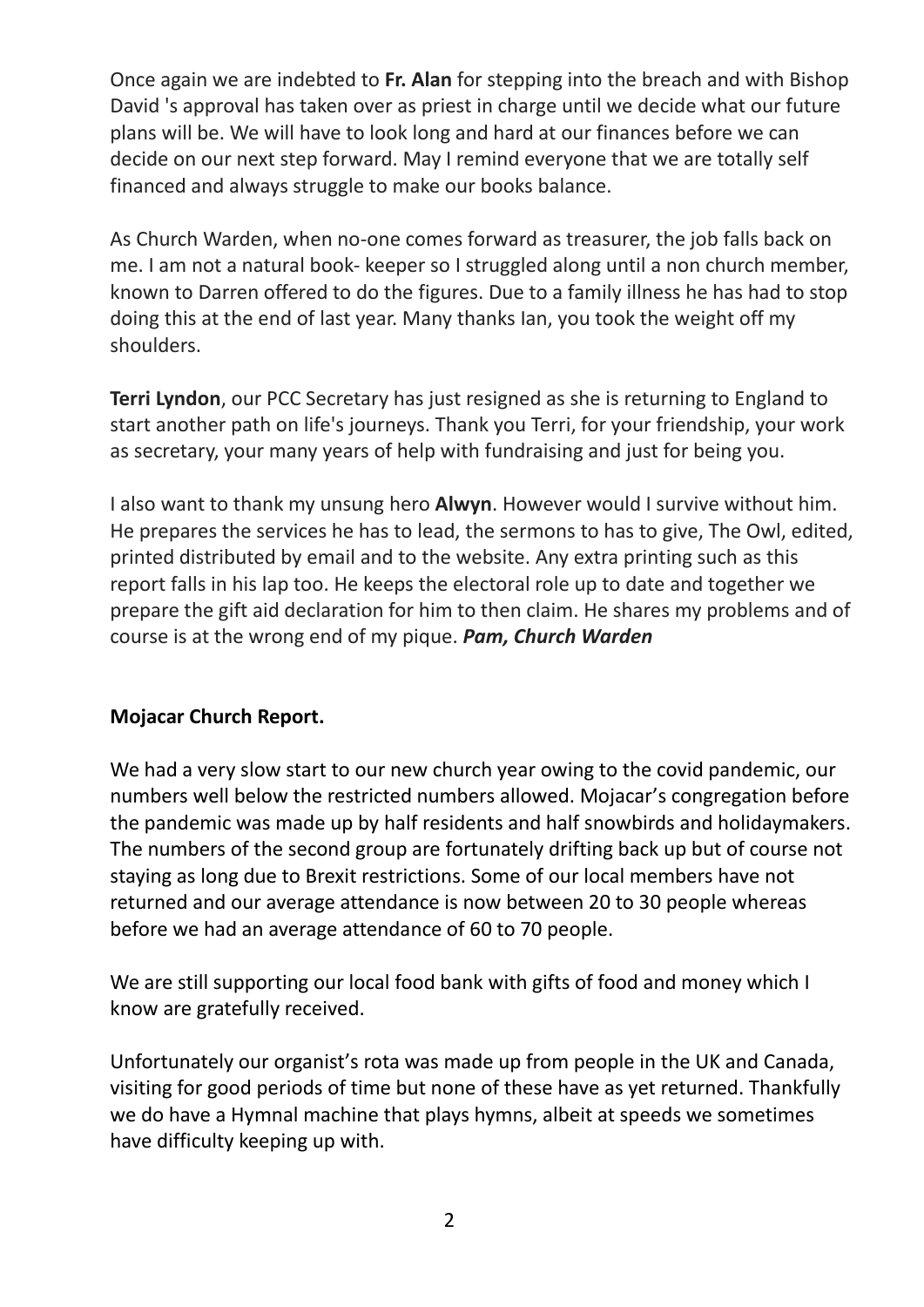The year ended on a happy note, we were able once again to come together with our Roman Catholic brothers and sisters in a service in the Pueblo Church. Also we were able with the blessing of the Mayor and local council, to have Carol singing in the Parque Commercial.

Finally, my thanks go to **David Devonport** our Sacristan, who has worked tirelessly to help behind the scenes, and to **Norma Devonport** who each week took contact details at the church door and now shares the responsibility with David of being sides people and meeters and greeters. *Pam Carter.*

# **Llanos Church Report.**

The congregation at Llanos del Peral varies between 20 and 25 each week. During the summer months this does increase with the arrival of holiday-makers and visitors and also by our "regulars" who do not live permanently in Spain but always attend when they are in country. Just recently a newly-arrived couple from Holland have joined the congregation and are keen to continue attending and taking part in all of our activities.

At the moment we have two planned activities each month – a Breakfast Club meeting on the first Saturday and a Coffee Morning on the third Wednesday. A Summer Barbecue is planned for Saturday 25 June and in late summer/early autumn monthly Sunday Lunches at local restaurants after the service. It is hoped that the barbecue and Sunday lunches can also both be fund raisers for

the Chaplaincy.

During the Covid Pandemic activities were at an absolute minimum. Since restrictions have been relaxed we are trying to be visible once again in the community and to this end have started to support local charities. Thus far 100 euros has been donated to Cancer Research Spain; 100 euros to the Alzheimer's Society Spain and through the generosity of a parishioner 100 euros to two families from the Ukraine currently living in Arboleas whose husbands are still in the Ukraine fighting with the army.

The money we are able to donate comes from refreshments provided and served by our team of "Tea Ladies" and, of course, our congregation.

Recently a new service of Morning Worship has been included in our monthly calendar. *Jackie Simpson.*

## **Aljambra Church Report**

I personally do not know when the Aljambra Chapel was first used for Anglican Services, but I do know that the flower festival in 2016 celebrated its 10th anniversary . We used to hold 3 services a month 2 Eucharist services which were held on the first Thursday of the month and the second on the last Thursday of the month, this was followed by a voluntary get together lunch and also a collection of food for the food bank for the South American Church in Albox. Our third service was an Evening Song.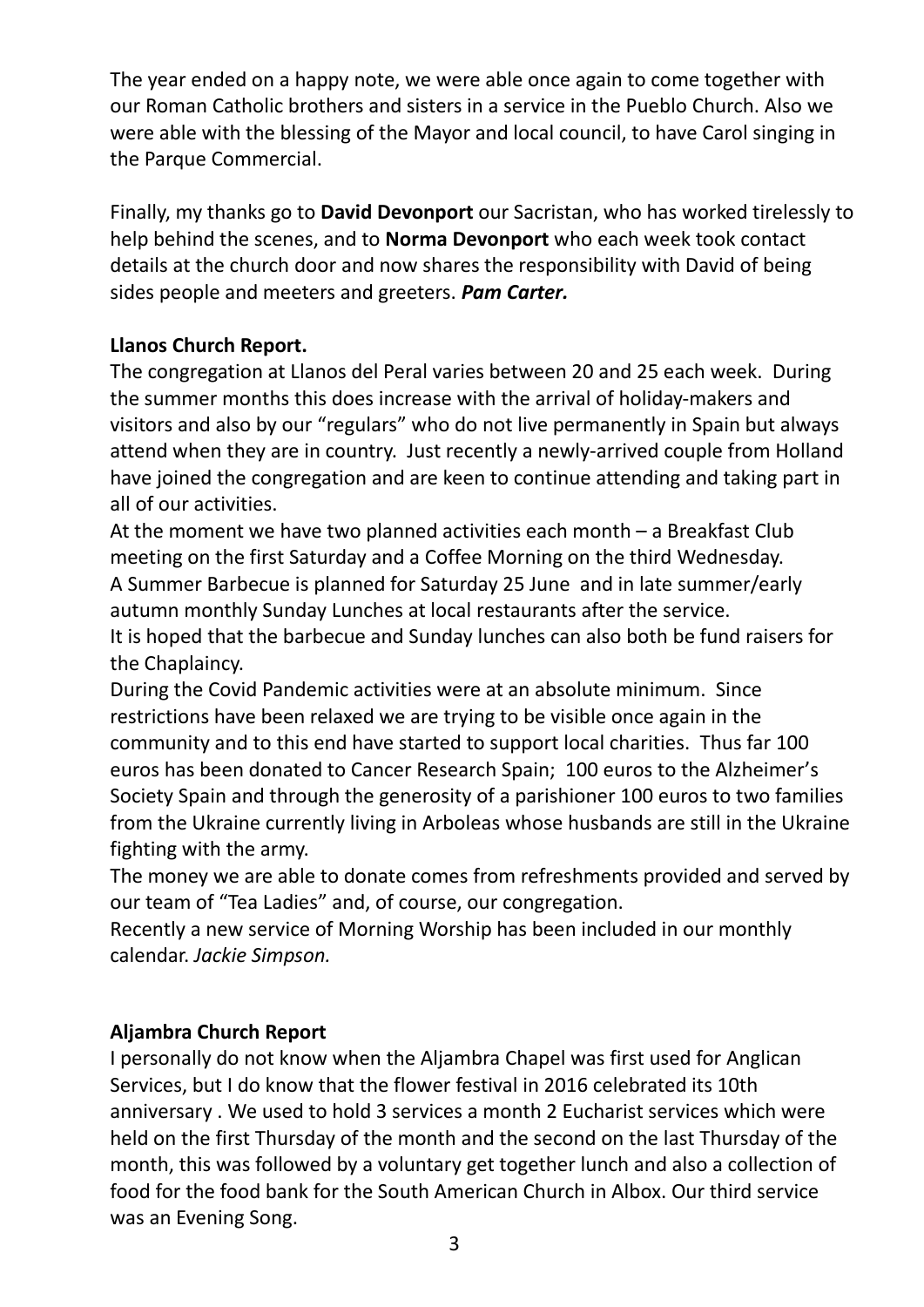We were informed that our chapel was going to be refurbished, so we continued at Cantoria Tanatorio Chapel, but only for Eucharist services with no lunches. Even though the refurb had not taken place we were allowed to return to Aljambra Chapel, within a short space of time covid hit and turned people's lives upside down which also included our services.

During covid when it was permitted to keep a safe distance apart we approached Pastor Argentino of the South American Church in Albox, as we knew that the interior had the capacity for us to hold a monthly service safely, Pastor Argentino was more than willing to accommodate us. During our time at Albox, Aljambra underwent the refurb, our first service back was on the 24th February again only for a monthly Eucharist service. Now looking to build a bigger and brighter future for us at Aljambra. *Janet Yerell.*

### **Safeguarding Report 2021/2022.**

I am pleased to report that all required checks and training are up to date. Back in November five Sidespersons renewed their Basic Awareness training by way of a coffee morning. Feedback was very positive with people feeling this approach gave more opportunity for discussion than doing the training at home via the web. Therefore we will use this approach for the upcoming Domestic Abuse training for the Worship Team and PCC.

I have just attended the Diocese's "Safeguarding Officers Virtual Conference" which gave an opportunity to network with over 70 other CSOs from across Europe.

Safeguarding systems developed in our Chaplaincy are being used as a model by the Diocese and over the year I have been called upon to support Safeguarding Officers in other chaplaincies.

Safeguarding is monitored using the Diocese Safeguarding Dashboard. We were showing as GREEN across the board until recently. We now have 2 AMBERS showing due to new requirements being added. These will be addressed as part of the 2022/23 Action Plan (which can be found on the Chaplaincy website).

#### *Darren Ellsum - Chaplaincy Safeguarding Officer.*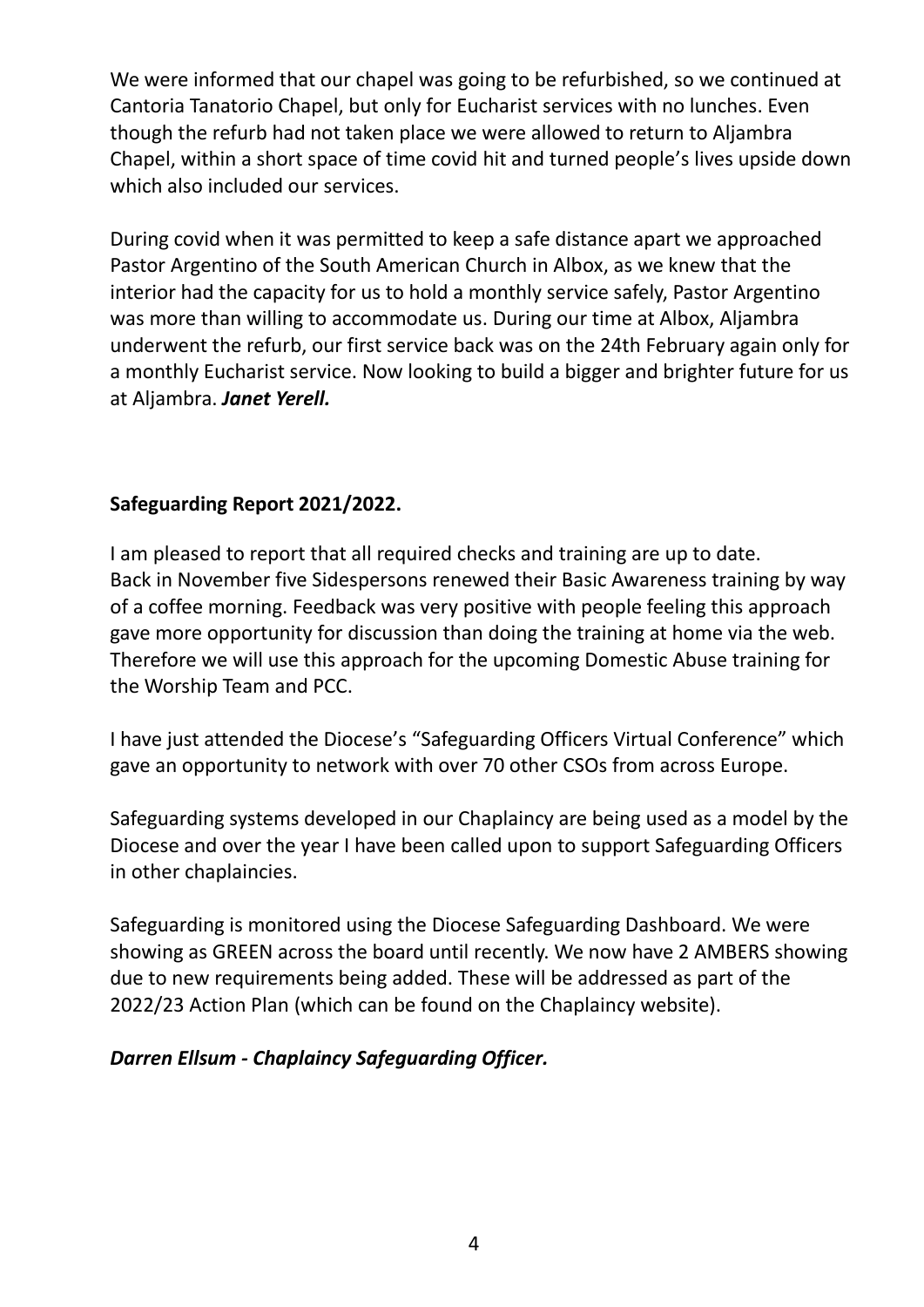### **Electoral Roll.**

The numbers on the roll have reduced from 86 to 66. This number, represents a more realistic view of the people who attend our churches on a regular basis.

The inflated numbers we have had in the past made the chaplaincy look good but it is also one of the ways the diocese and archdeaconry calculate how much money they levy on us. The higher the number, the more we pay. Each person on the roll increases what the amount we pay to the diocese.

Those who do attend regularly are the ones mainly providing the income we need to run our chaplaincy. *Alwyn Carter.*

### **Archdeaconry Synod 2022.**

This year's synod had been planned to be an in person one but, due to an upsurge in Covid numbers in Spain it was changed back to a digital meeting via Zoom, the same as we had the previous year. Other than for our priests a normal synod stretches over a three day period, our virtual ones only lasts two days, requiring its representatives to spend most of two days in front of a computer screen.

As is normal, each day begins and ends with morning and evening worship.

The first session of synod always deals with procedural matters, confirmation of minutes and treasurers reports. This normally takes place in the evening session on the first day.

Four of us took part, Fr Alan, Gavin Sunshine, Tony Noble and myself, Tony and I being your elected synod reps.

During the synod we had two bible study sessions led by RR John Pritchard, who is a retired Bishop of Oxford. He showed us, over two sessions, how to see two passages from the bible from a different perspective. Both our bishops, our COO and members of the safe guarding team made presentations.

A number of items discussed at synod had to be presented to the PCC for their consideration. *Alwyn.*